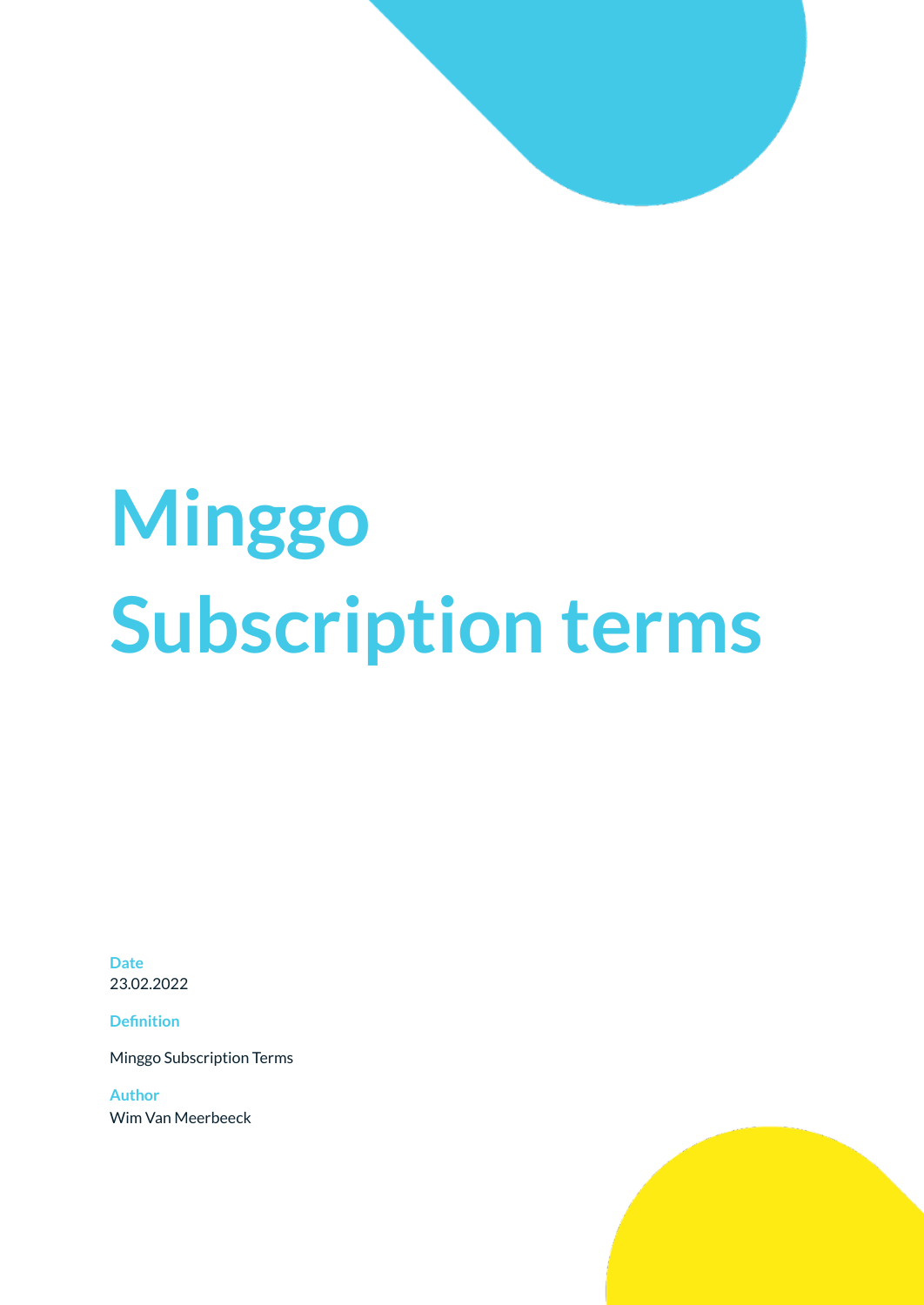

## **1. GENERAL**

- **1.1.** These Terms of Subscription (hereinafter, the "**Terms**") will apply to and form an integral part of: (a) all offers to **Customer** (i.e. person or company addressed in an offer) issued by **HRLINKIT BV**, registered with the Crossroads Bank of Enterprises under number 0474.404.927 and having its registered office at Goudfazantenlaan 5 bus A, 3001 Leuven (Belgium), or by any of its affiliates (hereinafter, "**MINGGO**"); (b) all orders placed by Customer with MINGGO, whether placed through an online store, web panel, pre-prepared payment order link or otherwise; and (c) all order confirmations issued by MINGGO. The Terms will apply to all offers, orders and confirmations in as much as they are relating to the access and use of the MINGGO software and services (hereinafter, "**MINGGO Platform**") to Customer (hereinafter, the "**Subscription**").
- **1.2.** The present Terms will replace any other terms and conditions stated orally by Customer or set forth in any document issued by Customer either before or after issuance of any document by MINGGO setting forth or referring to these Terms. Such any other terms and conditions are hereby explicitly rejected and they will be wholly inapplicable to any performance by MINGGO, who will not be bound by them, unless and to the extent expressly agreed to in writing by MINGGO.
- **1.3.** An order is only accepted by MINGGO, and it will only be binding, upon written confirmation by MINGGO. Likewise, acceptance of any offer by Customer is expressly conditional on Customer's acceptance of these Terms. Acceptance by Customer of an offer may be evidenced by Customer's, or its representative's, (a) written or acceptance of the Subscription, (b) payment of the fee which is due to MINGGO for the Subscription (hereinafter, the "**Subscription Fee**"), (c) or click on the 'agree' field when activating the MINGGO Platform.
- **1.4.** MINGGO's offers are open for acceptance within the period stated by MINGGO in said offer or, when no period is stated, within thirty (30) calendar days from the date of the offer. However, any offer may be withdrawn or revoked by MINGGO at any time prior to the receipt by MINGGO of Customer's acceptance related thereto.
- **1.5.** Any offer is an engagement of MINGGO to provide a subscription to the MINGGO Platform. It is not an engagement to achieve any particular result.
- **1.6.** Likewise, any delivery date is a mere estimation, and is not binding on MINGGO. Nonetheless, MINGGO will use its best efforts to meet any such delivery date, on the condition that Customer meets all its obligations under the present Terms and corresponding offer and confirmation, and that Customer provides all necessary orders, information, technical and functional specifications or requirements sufficiently prior to the requested delivery date.
- **1.7.** These terms are also applicable in case MINGGO provides a temporary trial Subscription on MINGGO Platform to Customer. A trial Subscription is provided "as is" without obligation or warranty on the side of MINGGO. The purpose of a trial Subscription is to allow the Customer to evaluate whether the MINGGO Platform could be useful. The demo Subscription is not intended for operational use by the Customer. MINGGO may decide to terminate a trial Subscription with immediate effect and without ground or notification.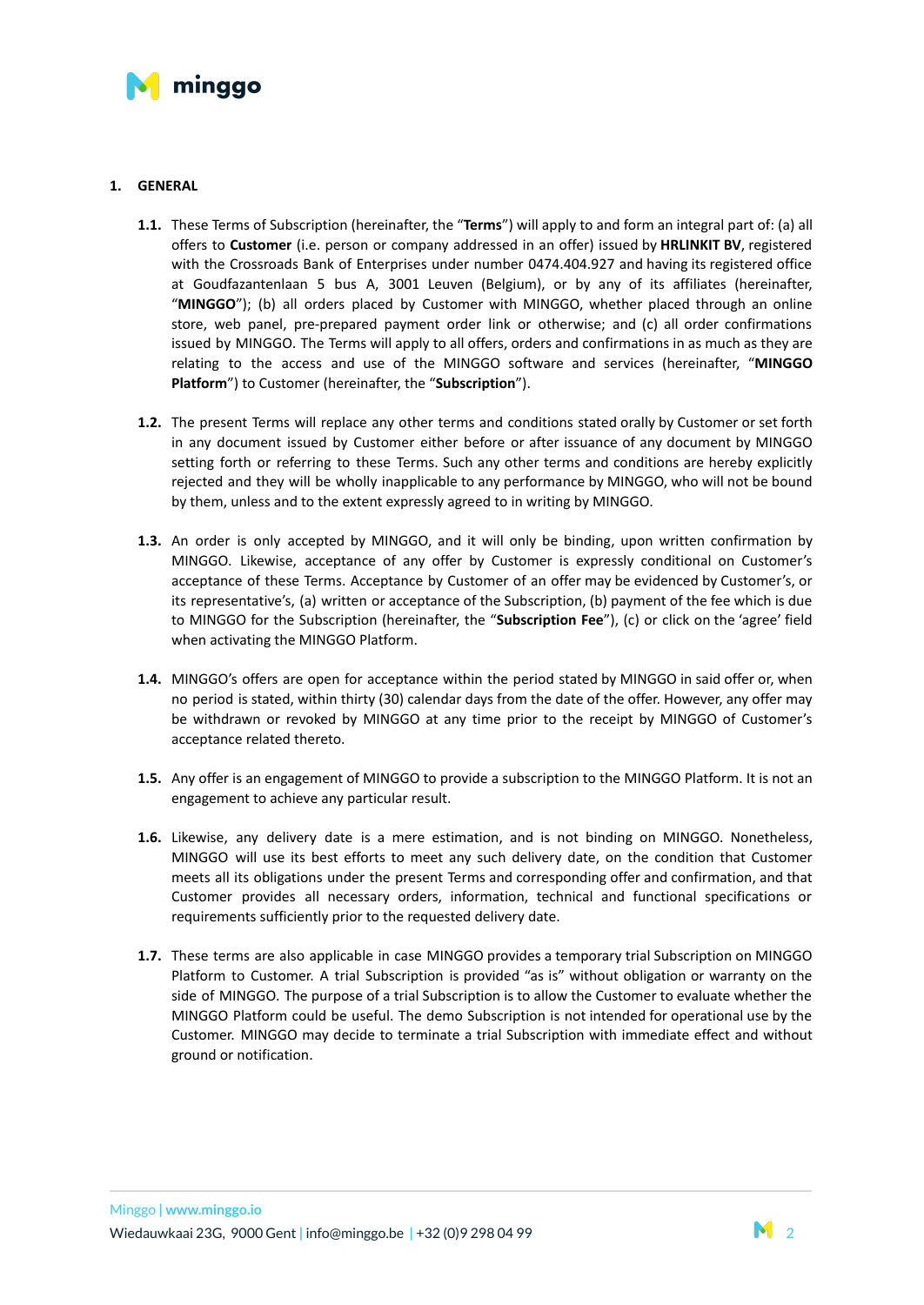

#### **2. PRICES, INVOICING, PAYMENT AND SUSPENSION**

- **2.1.** The subscription is activated upon receipt of payment (regardless of the payment method used) of the subscription fee. The subscription fee does include the standard support as set out in these terms.
- **2.2.** The Subscription Fee does not include any set-up fee or costs related to training or requests related to provide any custom modification, consulting, system integration or other services outside the scope of the MINGGO Platform.
- **2.3.** All prices in any offer are exclusive of all applicable taxes, levies or duties, and Customer will be solely responsible for the payment of all such amounts. MINGGO will add taxes to the Subscription Fee, where it is required to do so by law, at the moment of invoicing for the Subscription, and Customer will pay them together with the price. All prices are payable in Euro (EUR) unless agreed differently.
- **2.4.** MINGGO will invoice Customer for the Subscription, as specified in the offer. Any Subscription Fee needs to be paid in advance.
- **2.5.** All invoices are due and payable at a due date as mentioned on the invoice, or in absence thereof within thirty (30) calendar days of the invoice date. A purchase order or purchase order number from Customer is not required for sending valid invoices.
- **2.6.** If Customer does not pay the price due within the stipulated term, Customer will be automatically in default, without MINGGO's notification being required. In addition, all amounts not paid by Customer on the due date mentioned in the invoice will bear an interest of eight percent (8%) per year. Furthermore, Customer agrees to pay any costs, fees and expenses incurred by MINGGO in connection with the collection of the debt together with the applicable interest, with a minimum of two hundred fifty (250) EUR.
- **2.7.** If customer has not timely paid the subscription fee by the due date, MINGGO may automatically suspend the subscription. Customer acknowledges and agrees that MINGGO is not obliged to continue rendering any services or providing access to the MINGGO Platform as long as the related invoice is not paid.
- **2.8.** MINGGO has the yearly right to amend the Subscription Fee to the consumer price index. MINGGO has no obligation to inform the Customer prior to implementing this indexation.
- **2.9.** Except for indexation, MINGGO will not amend the Subscription Fee during the initial period. After said initial period other changes to fees shall be communicated to the Customer at least four (4) months prior to the expiry of the initial period or of the one (1) year renewal period. If the Customer does not agree with such change to fees, he is entitled the terminate the Subscription in accordance with Article 3.3. below.

## **3. SUBSCRIPTION AND TERM**

- **3.1.** Subject to Customer's fulfilment of all obligations under the Terms and corresponding offer and/or confirmation (in particular, but without an exhaustive character, full payment of the Subscription Fee), Customer will have a non-exclusive, personal, non-transferable, non-sublicensable Subscription to access and use the MINGGO Platform for the purpose as agreed between MINGGO and Customer.
- **3.2.** This Subscription shall take effect from the effective date shall continue for the initial period as agreed upon between the Parties.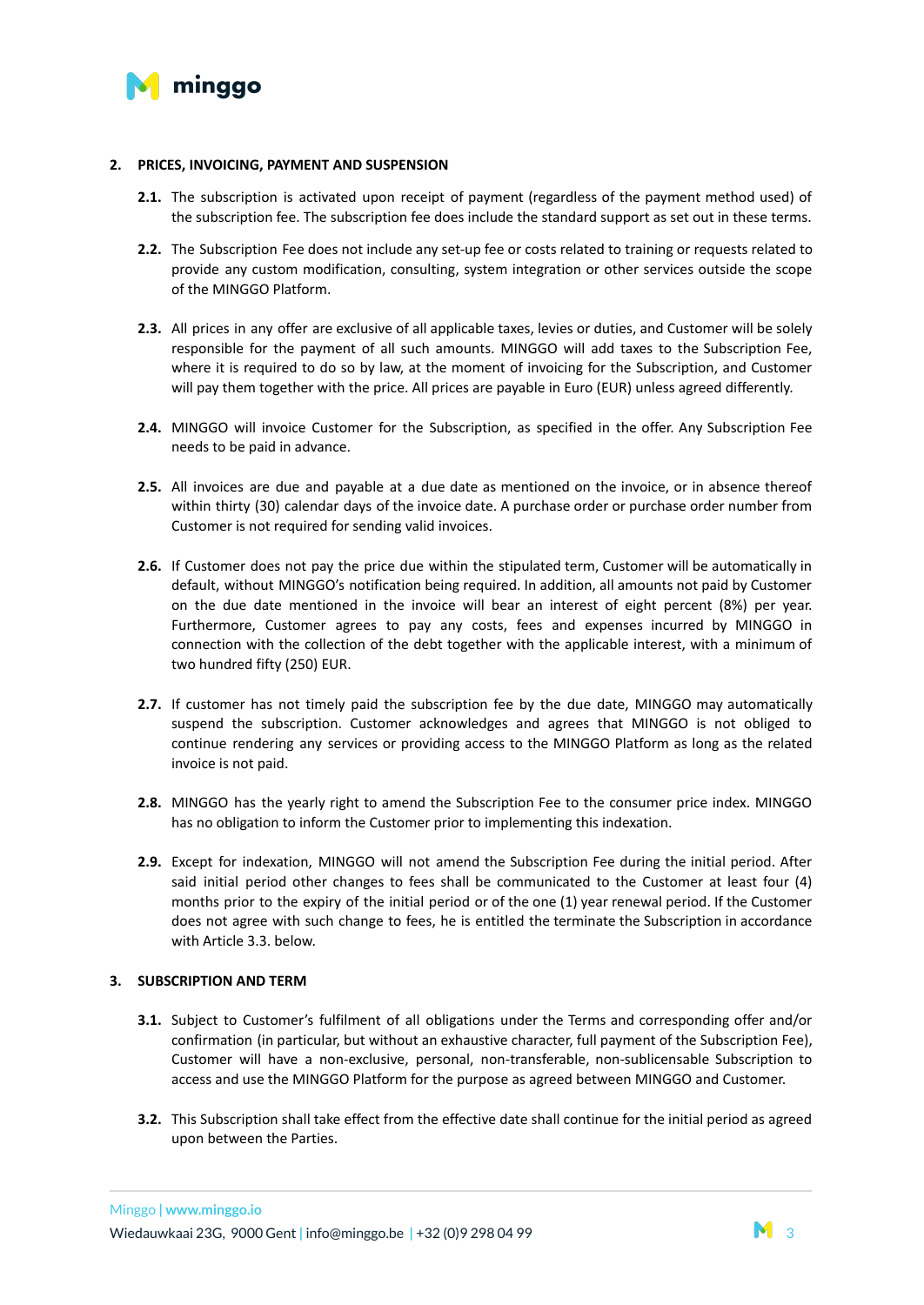

- **3.3.** The Subscription tacitly renews for subsequent periods of one (1) year unless one of the Parties terminates this Subscription Agreement with at least three (3) months' written notice of such intention prior to the expiry of the initial period or of the one (1) year renewal period.
- **3.4.** Customer agrees not to use the Subscription for any purpose that may be detrimental to MINGGO's business activities or commercial interests.
- **3.5.** MINGGO may use a Subscription key or similar control mechanism to ensure compliance with the use and limitations of the Subscription. Accounts are personal, meaning that the Customer is not allowed to transfer accounts from one company to another or from one employee to another.
- **3.6.** The Customer shall ensure that its network and systems comply with any relevant specifications provided by MINGGO.

#### **4. INTELLECTUAL PROPERTY**

- **4.1.** Any and all intellectual property rights (i.e. any and all (a) rights associated with works of authorship, including copyrights, mask work rights, and moral rights; (b) trademark or service mark rights; (c) trade secret rights, know-how; (d) patents, patent rights, and industrial property rights; (e) layout design rights, design rights, (f) trade and business names, domain names, database rights, rental rights and any other industrial or intellectual proprietary rights or similar right (whether registered or unregistered); (g) all registrations, applications for registration, renewals, extensions, continuations, divisions, improvements or reissues relating to any of these rights and the right to apply for, maintain and enforce any of the preceding items, in each case in any jurisdiction throughout the world) in the MINGGO Platform are the sole property of MINGGO.
- **4.2.** Except as expressly set forth herein, no express or implied license or right of any kind is granted to Customer regarding the MINGGO Platform.
- **4.3.** Customer agrees to utilize the MINGGO Platform for Customer's business purposes only and Customer agrees not to disseminate the MINGGO Platform, in any form, to any person or entity.
- **4.4.** Customer will not, and will not encourage any third party to: (i) modify, adapt, alter, translate, or create derivative works of the MINGGO Platform; (ii) reverse-engineer, decompile, disassemble, or attempt to derive the source code for the MINGGO Platform; (iii) distribute, license, sublicense, lease, rent, loan or otherwise transfer the MINGGO Platform or Subscription key to any third party; (iv) remove, alter, obscure in any way the proprietary rights notices of MINGGO; (v) use the MINGGO Platform for the purpose of creating a product or service competitive with the MINGGO Platform; (vi) use the MINGGO Platform in connection with any unsupported software or hardware.
- **4.5.** Customer may not remove or circumvent any technical provisions that were installed to protect the MINGGO platform (or have these removed or circumvented by others).
- **4.6.** Customer will refrain from any action that can in any way be damaging MINGGO or reputation associated with the trademark MINGGO or MINGGO. Customer will refrain from registering the trademark MINGGO or MINGGO or any similar trademark for similar activities anywhere in the world.

## **5. CONFIDENTIALITY**

**5.1.** Customer acknowledges that the MINGGO Platform incorporates proprietary information developed or acquired by or licensed to MINGGO. Customer will take all reasonable precautions necessary to safeguard the confidentiality of the MINGGO Platform, including (i) those measures taken by

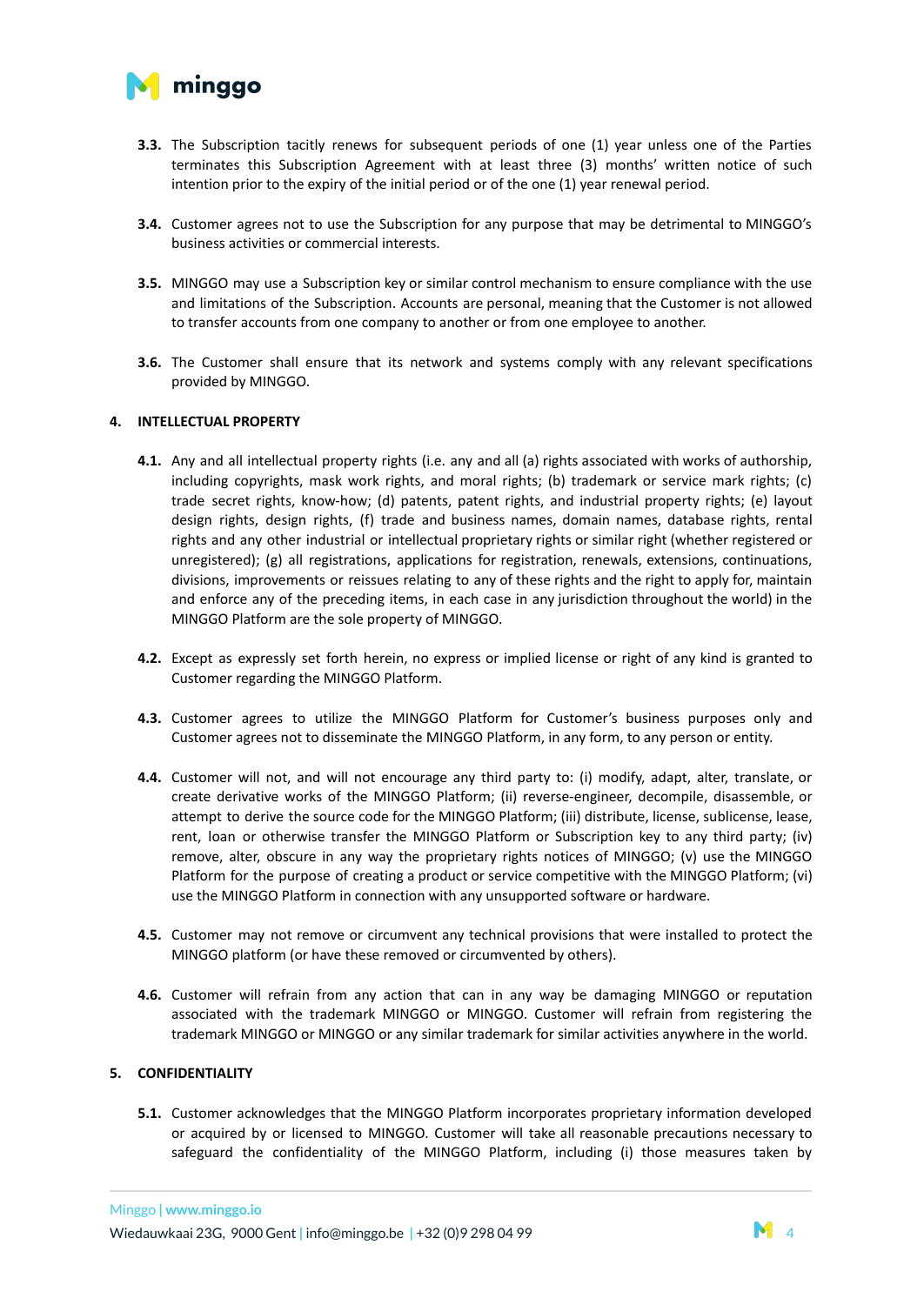

Customer to protect Customer's own confidential information and (ii) those which MINGGO may reasonably request from time to time.

- **5.2.** Customer will not allow the removal or defacement of any confidentiality or proprietary notice placed on the MINGGO Platform. The placement of copyright notices on these items will not constitute publication or otherwise impair their confidential nature.
- **5.3.** Customer will not disclose, in whole or in part, any item of the MINGGO Platform to any individual, entity, or other person, except to those persons who (i) require access for Customer's authorized use of the MINGGO Platform and (ii) agree to comply with the use and non-disclosure restrictions applicable to the MINGGO Platform under these Terms. Customer acknowledges that any unauthorized use or disclosure of the MINGGO Platform may cause irreparable damage to MINGGO. If an unauthorized use or disclosure occurs, Customer will immediately notify MINGGO and take all reasonable steps which may be available to recover the MINGGO Platform and to prevent subsequent unauthorized use or dissemination.
- **5.4.** Customer entitles MINGGO to use the name of Customer as reference for marketing purposes.

## **6. DATA PROTECTION**

- **6.1.** Before the MINGGO Platform can be taken into use, Customer will read and accept the contents of the **Privacy Statement.**
- **6.2.** To the extent the MINGGO Platform processes any personal data of third parties on Customer's behalf, MINGGO and Customer record their intention that, relating to the processing of the personal data of these third parties, Customer will be the data controller and MINGGO will be a mere data processor as set out in a **Data Processing Agreement**. In any such case:
	- 6.2.1. Customer acknowledges and agrees that the personal data may be transferred to any data-servers hosted in any country of the European Union. Customer agrees with the transfer of personal data to any data-server in the US where an adequate level of protection, including the use of Contractual standard clauses, is provided.
	- 6.2.2. Customer will ensure that it is entitled to transfer the relevant personal data into the MINGGO Platform, so that the MINGGO Platform may lawfully use and process the personal data for the purposes of rendering services.
	- 6.2.3. Customer will ensure either (i) that the third parties whose personal data are processed have authorized such use, processing, storage and transfer as compliant with applicable data protection legislation and industry standards or (ii) if necessary, personal data are delivered 'de-identified', meaning that the personal identifiers have been extracted from all personal data.
	- 6.2.4. Customer acknowledges and agrees that the MINGGO Platform may be accessible to MINGGO's representatives for the purposes of rendering services, maintenance or support
- **6.3.** Customer will take appropriate technical and organizational measures against unauthorized or unlawful processing of the personal data or its accidental loss, destruction or damage.
- **6.4.** The MINGGO platform does itself not store data of customer and data of third parties provided by customer (unless explicitly agreed otherwise). MINGGO does not archive or back-up any data processed using the MINGGO platform, nor does MINGGO accept any liability related thereto.

# **7. AUDIT**

**7.1.** Customer agrees to notify MINGGO in writing in case there is a need to change the subscription plan or in case the subscription key would not suffice. Customer understands that any changes to the subscription plan may result in an amendment of the Subscription Fees.

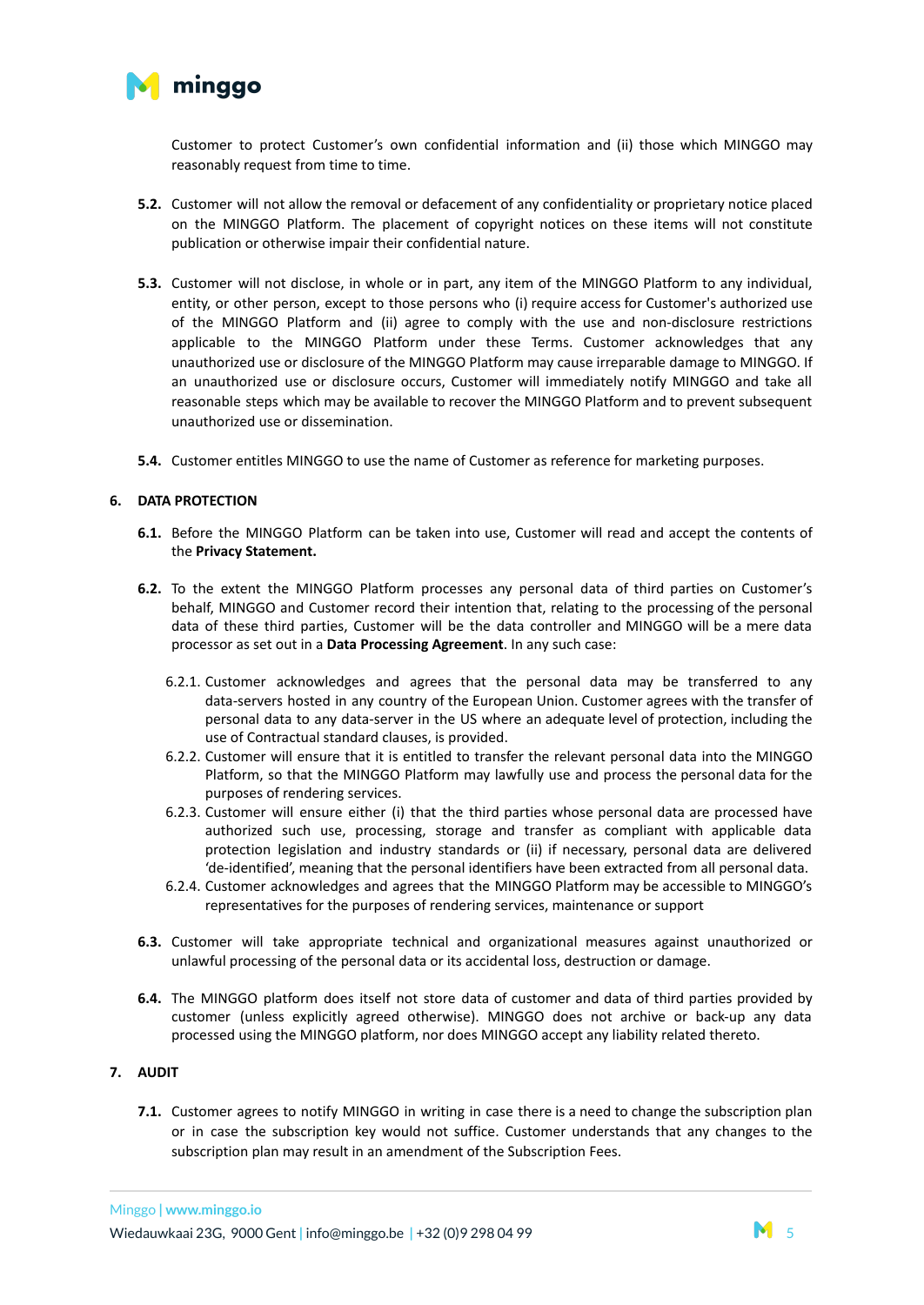

- **7.2.** Customer will enable MINGGO or its authorized representative to audit and examine the use made by Customer. MINGGO is entitled to audit the number of instances or users of the MINGGO Platform and to verify compliance with the offer and the Terms. Customer understands that, if needed, MINGGO may scan any Customer's software or hardware to check for any compliance issues.
- **7.3.** MINGGO reserves the right to conduct, without prior notice, such audit or to have an authorized representative conduct the audit either remote or physically on location of Customer. Upon request of MINGGO Customer or any of its subcontractors, will provide all assistance needed to execute the audit.
- **7.4.** Costs of audits conducted by MINGGO or its authorized representative will be borne by MINGGO unless the audit reveals that Customer is not in compliance with the Terms or has committed fraud. In such case Customer will reimburse the total costs of the audit and will immediately pay any additional Subscription Fees and accrued interests as from the date of use of the MINGGO Platform. This leaves unaffected the right for MINGGO to claim compensation for any damages suffered

## **8. WARRANTIES AND DISCLAIMERS**

- **8.1.** MINGGO makes no warranties and hereby disclaims all other warranties, covenants or representations, or conditions, whether written, oral, express or implied including, without limitation, any implied warranties of satisfactory quality, course of dealing, trade usage or practice, merchantability, suitability, availability, title, non-infringement, or fitness for a particular use or purpose, with respect to the use, misuse, or inability to use the MINGGO Platform, as the case may be, provided to Customer by MINGGO.
- **8.2.** MINGGO does not warrant that the MINGGO Platform is error-free. Customer specifically acknowledges and agrees that MINGGO cannot be held liable for any errors when using the MINGGO Platform or as an outcome of using the MINGGO Platform.
- **8.3.** Customer acknowledges and agrees that he is solely responsible for procuring and maintaining its network connections and telecommunications links from its systems to MINGGO Platform. Customer is solely responsible for all problems, conditions, delays, delivery failures and all other loss or damages arising from or relating to the Customer's network connections or telecommunications links or caused by the internet.
- **8.4.** Customer acknowledges and agrees that he is solely responsible; (a) for any configurations done using the MINGGO Platform, (b) for any applications created and/or used in the MINGGO Platform, (c) for the security related to any access to and use of the MINGGO Platform.
- **8.5.** Customer represents and warrants to MINGGO that it has the authority to contract (i.e. accepting offers and placing orders) and to accept these Terms, and that any information, confidential or not, as well as personal data, provided to MINGGO by Customer is accurate and truthful.
- **8.6.** Customer will not: (a) infringe any intellectual property rights of third parties when using the MINGGO Platform; (b) use any sources containing viruses, worms or other malicious computer programming codes intended to damage or actually damage the MINGGO Platform or, MINGGO's system or data; or (c) otherwise violate the rights of a third party.

## **9. INDEMNIFICATION**

**9.1.** MINGGO will defend Customer as specified herein against any founded and well-substantiated claims brought by third parties to the extent such claim is based on an infringement of any registered

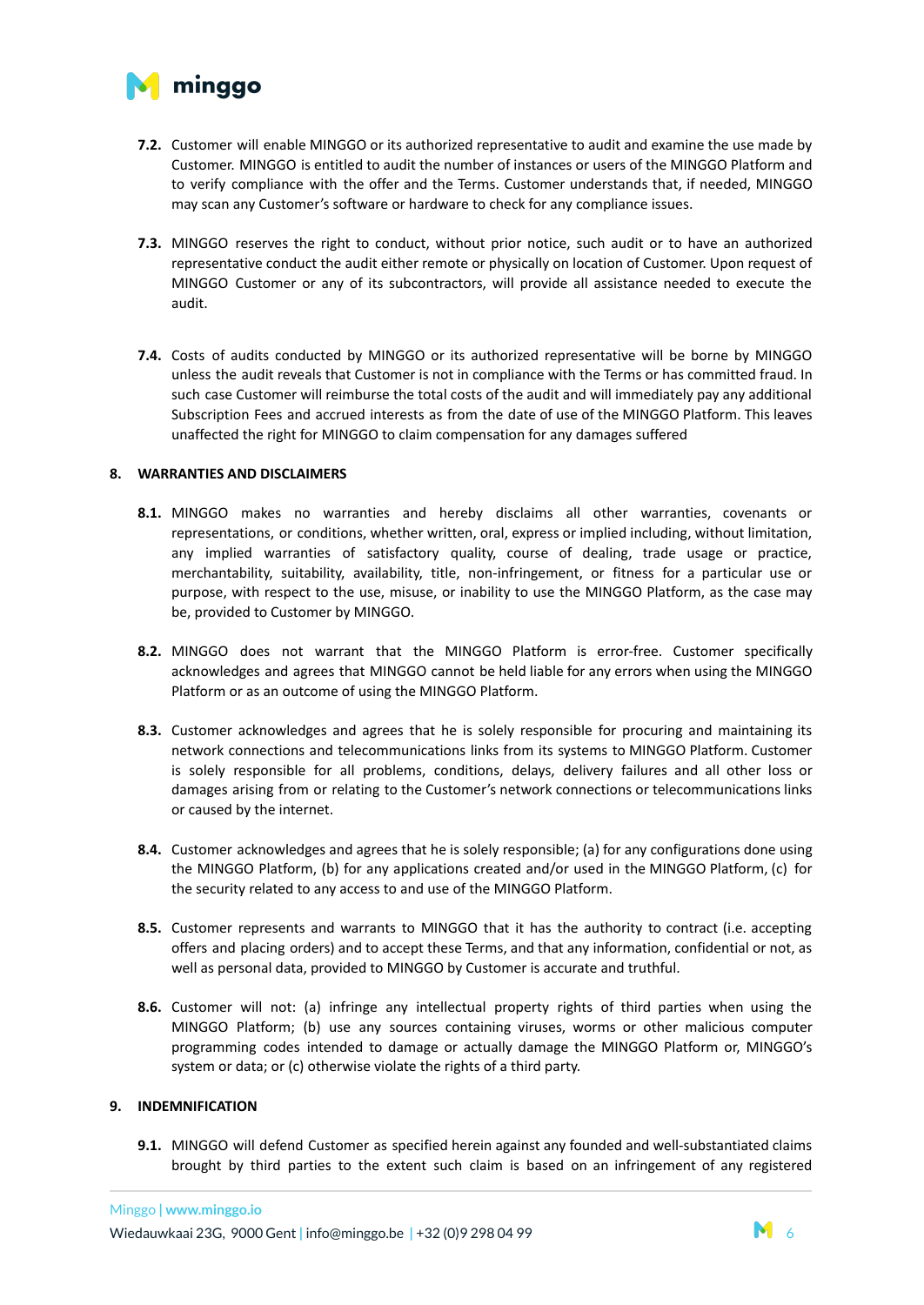

intellectual property rights of such third party by the MINGGO Platform and excluding any claims resulting from: (a) the unauthorized use of the MINGGO Platform by Customer or by third parties with the consent of Customer; (b) the modification of the MINGGO Platform by Customer or by third parties with the consent of Customer; (c) the use of the MINGGO Platform in violation of any of the present Terms by Customer or by third parties with the consent of Customer; (d) any applications created or used by the Customer; (e) any content or data that were linked to or imported in the MINGGO Platform.

- **9.2.** Such indemnity obligation will be conditional upon the following: (a) MINGGO is given prompt written notice by Customer of any such claim; (b) MINGGO is granted sole control of the defence and settlement of such a claim; (c) upon MINGGO's request, Customer fully cooperates with MINGGO in the defence and settlement of such a claim; and (d) Customer makes no admission as to MINGGO's liability in respect of such a claim, nor does Customer agree to any settlement in respect of such a claim without MINGGO's prior written consent.
- **9.3.** Provided these conditions are met, if such a violation is asserted MINGGO's sole responsibility will be at its own expense and option either (i) to procure the right/license to continue using the MINGGO Platform ; and/or (ii) to modify the MINGGO Platform to non-infringing; and/or (iii) to take legal action against such third party if MINGGO is convinced that any asserted intellectual property rights are not valid or the MINGGO Platform does not infringe such intellectual property rights.
- **9.4.** The foregoing states the entire liability and obligation of MINGGO and the sole remedy of Customer with respect to any infringement of any intellectual property rights.

#### **10. LIABILITY**

- **10.1.**To the maximum extent permitted under applicable law, MINGGO's liability arising out of or in connection with the subscription under these terms whether in contract, warranty, tort or otherwise, will be subject to the restrictions set forth in these terms, and it will not exceed the annual subscription fee paid by customer and maximum fifty thousand euro.
- **10.2.**To the extent legally permitted under applicable law, MINGGO will not be liable to Customer or any third party, for any special, indirect, exemplary, punitive, incidental or consequential damages of any nature including, but not limited to damages or costs due to loss of profits, loss of data, revenue or income, goodwill, production of use, procurement of substitute services, fatal injuries, including but not limited to any miscalculations, incorrect conversion of data, or the use, misuse, or inability to use the MINGGO Platform, regardless of the cause of action or the theory of liability, whether in tort, contract, or otherwise.
- **10.3.** For the avoidance of doubt, MINGGO will not be liable for any claims resulting from: (a) Customer's or Customer's employees', helpers' or agents' unauthorized use of the MINGGO Platform; (b) Customer's or any third party's unauthorized modification of the MINGGO Platform; (c) Customer's use of the MINGGO Platform in combination with any incompatible hardware or software; (d) Customer's or Customer's employees', helpers' or agents' use of the MINGGO Platform in violation of any of the articles of these Terms.
- **10.4.**The exclusions and limitations of liability under these Terms will operate to the benefit of MINGGO's affiliates, subcontractors and resellers to the same extent such provisions operate to the benefit of MINGGO; and all exclusions and limitations of liability enforceable towards Customer are also, to the same extent, enforceable to Customer's employees, helpers and/or agents.

#### **11. SUPPORT**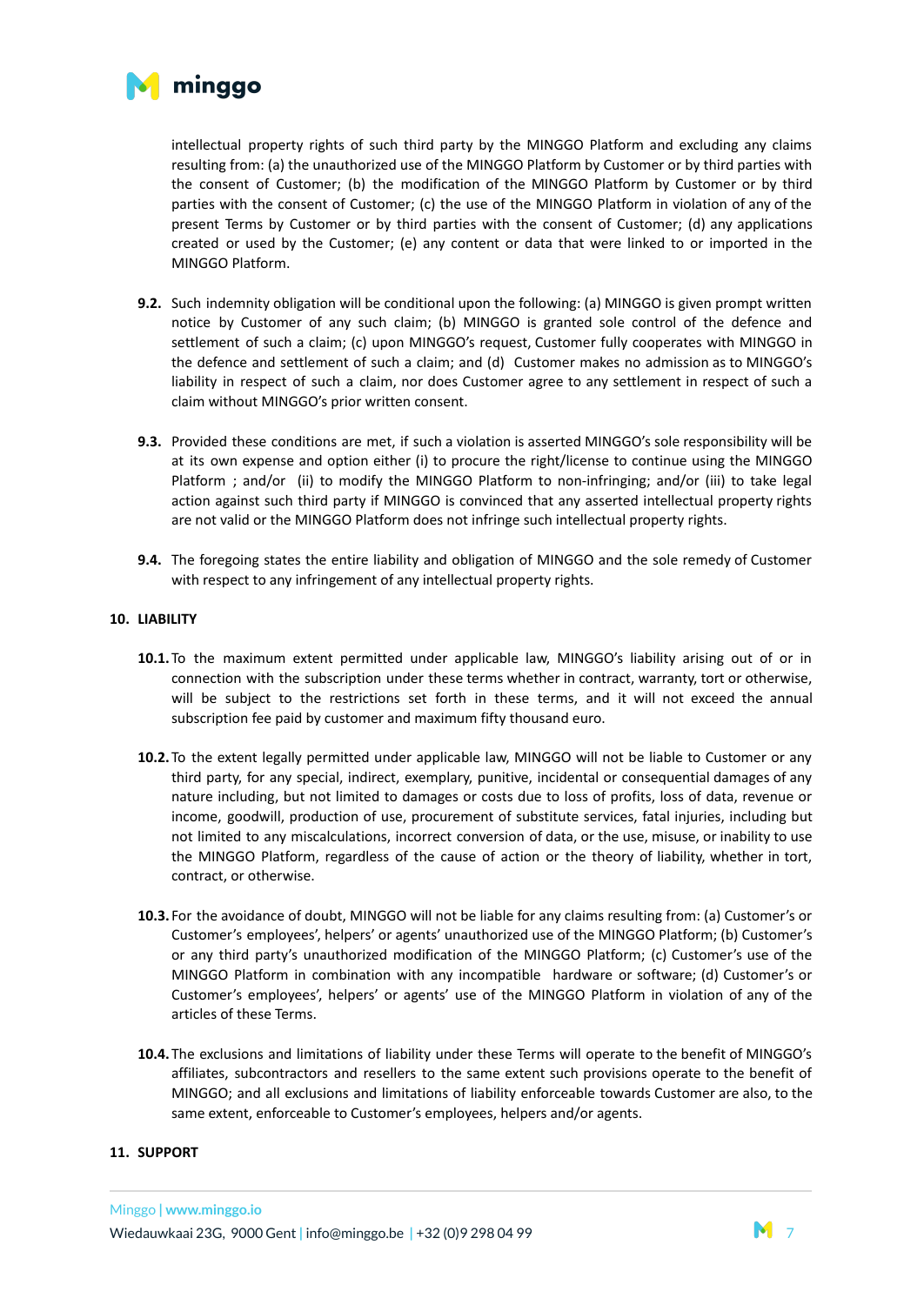

- **11.1.**This Subscription does cover the standard support in relation to the MINGGO Platform as described hereafter. Standard support means:
	- i. Support linked to the functioning of the platform. This type of support does not include support on apps built by the Customer. For that kind of support, an extra SLA pack is required from a MINGGO partner or MINGGO itself.
	- ii. Standard support does not include ustomer reporting. SLA packs do provide customer reporting.
	- iii. Inbound support by phone is only possible within the SLA pack.
	- iv. The standard support funnel contains:
		- a. Pro-active support: outbound messages, product tours en messenger-apps
		- b. Self-serve support: chatbot and articles
		- c. Human support: chat functionality and automatisation
- **11.2.** "**Incident**" shall mean any problem occurring within the MINGGO Platform that is demonstrable and that has been notified according to the notification procedure.

Simple, frequent questions can be solved automatically via chatbot.

Users are first obliged to search the MINGGO help center for an answer. If the question is not solved, they can ask for additional help via the chat functionality. Questions via the chat are directly assigned to our Customer Success team.

The Incidents shall be classified in three categories: (i) Blocking Incidents, (ii) Critical Incidents or (iii) Normal Incidents. Whether an Incident falls under the scope of one or another category shall be determined by MINGGO according to the following criteria:

- i. **Blocking Incidents** ("**P.0**") shall consist in problems that precludes the Customer from using the MINGGO Platform and disrupts critical business functions, and the solution of which may be complex.
- ii. **Critical Incidents** ("**P.1**") shall consist in problems that do not preclude Customer from using the MINGGO Platform but diminish the functionalities or the performance of the MINGGO Platform, and the solution of which is not a complex one.
- iii. **Normal Incidents** ("**P.2**") shall consist in problems that do not diminish the functionalities or performance of the MINGGO Platform, but simply imply minor deficiencies the solution of which is very standard.

Under no circumstance Incident shall mean any matter affecting Customer's own integrations, configurations, applications, databases or third party's software or hardware that has been installed in addition to the Subscription.

- **11.3.** "**Support**" shall mean the assistance provided by MINGGO (or any subcontractor of MINGGO) in relation to the MINGGO Platform. Two types of support can be distinguished:
	- v. "**Corrective Support**", which shall consist in support aimed to try to solve P.0, P.1 and P.2 Incidents once they have occurred.
	- vi. "**Preventive Support**", which shall consist in support aimed to avoid that P.0, P.1 and P.2 Incidents occur.
- **11.4.**Corrective Support shall only be rendered if the Incident is notified by Customer in writing through MINGGO 's support system (notification procedure) and immediately after discovery of the Incident.
- **11.5.**The Key User on the side of Customer shall be authorized and knowledgeable enough about the Incident as well as about the MINGGO Platform in order to help MINGGO resolve the Incident.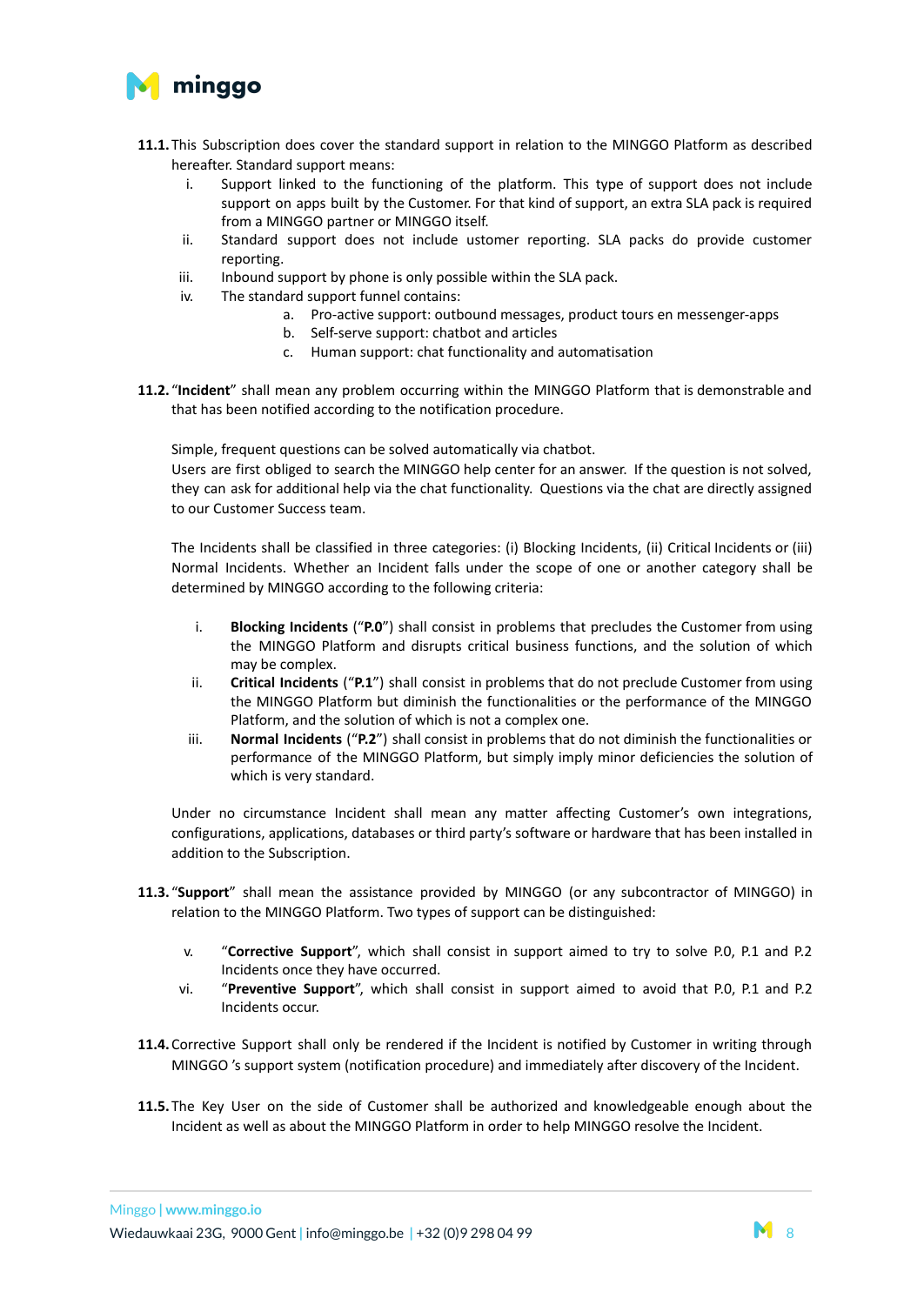

- **11.6.**Corrective Support and Preventive Support shall only be provided during working days, excluding Saturdays and Sundays, as well as MINGGO holidays. Likewise, Support shall only be provided during normal business hours (i.e. 9.00 am-5.00 pm CET). Customer shall ensure that MINGGO can have access to MINGGO Platform and that no security measures prevent the latter from providing Support.
- **11.7.**MINGGO shall have no responsibility to provide support to Customer with respect to any problem with the MINGGO Platform caused by:
	- i. any applications, software, device, or other product not released by MINGGO;
	- ii. neglect, misuse, alteration, modification, and/or enhancement to the MINGGO Platform by any party other than MINGGO;
	- iii. negligence, hardware malfunction or other causes beyond the control of MINGGO;
	- iv. failure of Customer to provide a suitable installation or operating environment or high speed internet connection for the MINGGO Platform;
	- v. use of the MINGGO Platform for a purpose other than the purpose for which it was designed;
- **11.8.**MINGGO shall have no obligation to support a failure that cannot be reproduced at MINGGO 's facility or via remote access to the Customer's facility. If analysis demonstrates that a failure is due to Customer, then Customer shall reimburse MINGGO for any time spent and costs made.
- **11.9.** "**Updates**", meaning improvements of the same version of the MINGGO Platform, can be made available to Customer by MINGGO.
- **11.10.** "**Upgrades**", meaning the addition of functionalities to the ones originally included in the MINGGO Platform, can be made available to Customer by MINGGO.
- **11.11.** MINGGO is not obliged to carry out Updates or develop Upgrades. The Customer cannot refuse Updates or Upgrades to the MINGGO Platform.

## **12. TERMINATION**

- **12.1.**MINGGO may terminate the Subscription immediately by operation of law on giving notice in writing to the Customer upon the occurrence of any of the following events or circumstances; if the Customer:
	- 12.1.1. files any petition in bankruptcy;
	- 12.1.2. has an involuntary petition on bankruptcy filed against it;
	- 12.1.3. becomes insolvent;
	- 12.1.4. makes a general assignment for the benefit of creditors;
	- 12.1.5. admits in writing its inability to pay its debts as they mature;
	- 12.1.6. has a receiver appointed for its assets;
	- 12.1.7. has any significant portion of its assets seized;
	- 12.1.8. is in material breach of this Subscription and has failed to remedy such breach within fifteen (15) calendar days after having been summoned thereto;
	- 12.1.9. has transferred the majority of its shares to a third party, has lost control over the company or is merged with or into another entity, and where such change of control may reasonably adversely affect the Subscription or MINGGO's competitive position in the market.
- **12.2.**Rights and obligations under sections 2.5, 2.6, 3.2, 4, 5, 7, 8, 10, 14.6 will survive any such termination.
- **12.3.**In case the Customer requests termination assistance, MINGGO will only provide exit services upon the Customer accepting an offer related thereto and advance payment of such amount.

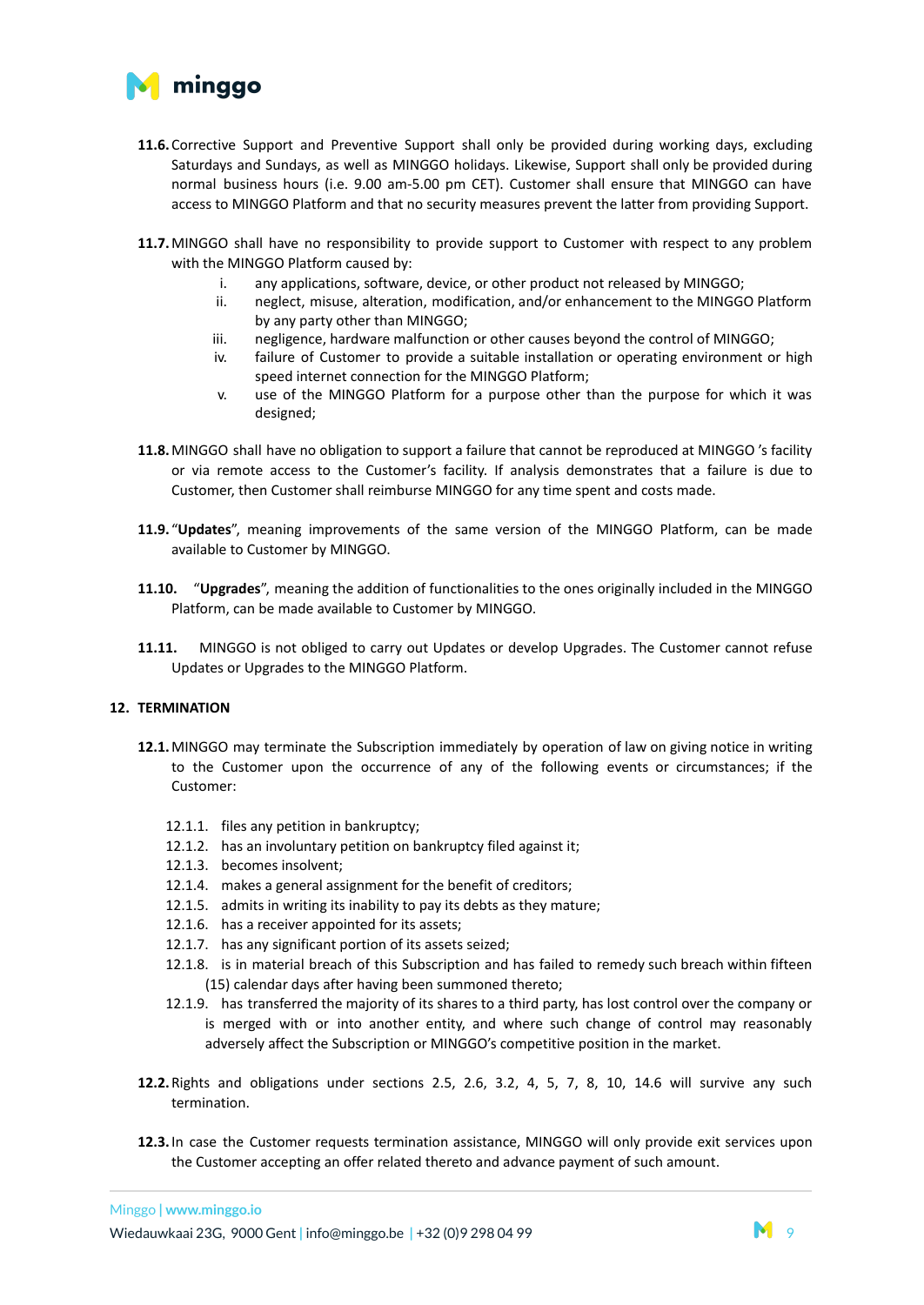

#### **13. FORCE MAJEURE**

- **13.1.**MINGGO will not be liable for any failure or delay if such delay or failure is due to causes beyond MINGGO's control, including, but not limited to, war, strikes or labour disputes, embargoes, government orders, telecommunications, network, computer, server or internet downtime, unauthorized access to MINGGO's information technology systems by third parties or any other cause beyond the reasonable control of MINGGO (hereinafter, the "**Force Majeure Event**").
- **13.2.**MINGGO will notify Customer, for mere informative purposes and without assuming any liability or obligations in respect of it, of the nature of such Force Majeure Event and the effect on the Subscription and its ability to render services, as well as of MINGGO's plan to mitigate the effects of such Force Majeure Event.

#### **14. MISCELLANEOUS**

- **14.1.**These Terms and the related attachments constitute the entire agreement and understanding between Customer and MINGGO with respect to the Subscription and rendering of related services in respect of the MINGGO Platform and supersedes all prior oral or written agreements, representations or understandings between Customer and MINGGO relating to the same subject.
- **14.2.**If any provision of these Terms is, for any reason, held to be invalid or unenforceable, the other provisions of these Terms will remain enforceable and the invalid or unenforceable provision will be deemed modified so that it is valid and enforceable to the maximum extent permitted by law.
- **14.3.**Any failure to enforce any provision of the Terms will not constitute a waiver thereof or of any other provision.
- **14.4.**Customer's obligations and rights under the present Terms may not be assigned by Customer without the prior written approval of MINGGO. MINGGO may assign its obligations and rights to (a) a parent company or affiliated company, (b) an acquirer of all or substantially all of MINGGO's assets involved in the operations relevant to these Terms, or (c) a successor by merger or other combination. Any purported assignment in violation of this article will be void. These Terms may be enforced by and is binding on permitted successors and assigns.
- **14.5.**All notices from MINGGO intended for receipt by Customer will be deemed delivered and effective when sent to the email address provided by Customer, without prejudice to any other additional mean of communication used for giving such notice. If Customer changes its email address, Customer must inform MINGGO of that circumstance in written.
- **14.6.**These terms will be exclusively governed by and construed in accordance with the laws of Belgium, without giving effect to any of its conflict of law principles or rules. The courts and tribunals of Leuven (Belgium) will have sole jurisdiction should any dispute arise in relating to the terms.